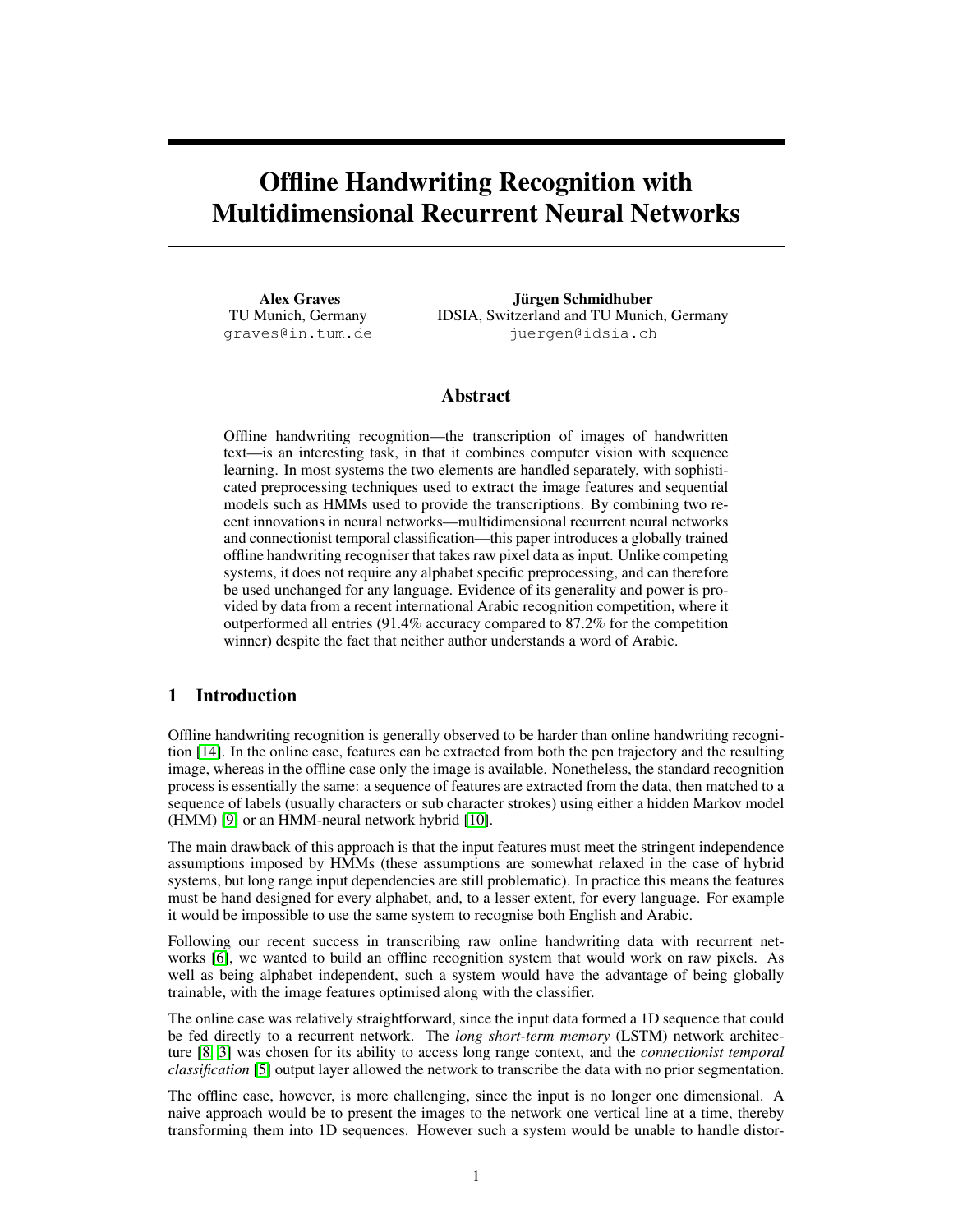

<span id="page-1-0"></span>Figure 1: Two dimensional MDRNN. The thick lines show connections to the current point  $(i, j)$ . The connections within the hidden layer plane are recurrent. The dashed lines show the scanning strips along which previous points were visited, starting at the top left corner.

tions along the vertical axis; for example the same image shifted up by one pixel would appear completely different. A more flexible solution is offered by *multidimensional recurrent neural networks* (MDRNNs) [\[7\]](#page-7-7). MDRNNs, which are a special case of directed acyclic graph networks [\[1\]](#page-7-8), generalise standard RNNs by providing recurrent connections along all spatio-temporal dimensions present in the data. These connections make MDRNNs robust to local distortions along any combination of input dimensions (e.g. image rotations and shears, which mix vertical and horizontal displacements) and allow them to model multidimensional context in a flexible way. We use multidimensional LSTM because it is able to access long range context.

The problem remains, though, of how to transform two dimensional images into one dimensional label sequences. Our solution is to pass the data through a hierarchy of MDRNN layers, with blocks of activations gathered together after each level. The heights of the blocks are chosen to incrementally collapse the 2D images onto 1D sequences, which can then be labelled by the output layer. Such hierarchical structures are common in computer vision [\[15\]](#page-7-9), because they allow complex features to be built up in stages. In particular our multilayered structure is similar to that used by convolution networks [\[11\]](#page-7-10), although it should be noted that because convolution networks are not recurrent, they cannot be used for cursive handwriting recognition without presegmented inputs.

Our method is described in detail in Section [2,](#page-1-1) experimental results are given in Section [3,](#page-5-0) and conclusions and directions for future work are given in Section [4.](#page-7-11)

## <span id="page-1-1"></span>2 Method

The three components of our recognition system are: (1) multidimensional recurrent neural networks, and multidimensional LSTM in particular; (2) the connectionist temporal classification output layer; and (3) the hierarchical structure. In what follows we describe each component in turn, then show how they fit together to form a complete system. For a more detailed description of (1) and (2) we refer the reader to [\[4\]](#page-7-12)

## 2.1 Multidimensional Recurrent Neural Networks

The basic idea of multidimensional recurrent neural networks (MDRNNs) [\[7\]](#page-7-7) is to replace the single recurrent connection found in standard recurrent networks with as many connections as there are spatio-temporal dimensions in the data. These connections allow the network to create a flexible internal representation of surrounding context, which is robust to localised distortions.

An MDRNN hidden layer scans through the input in 1D strips, storing its activations in a buffer. The strips are ordered in such a way that at every point the layer has already visited the points one step back along every dimension. The hidden activations at these previous points are fed to the current point through recurrent connections, along with the input. The 2D case is illustrated in Fig. [1.](#page-1-0)

One such layer is sufficient to give the network access to all context *against the direction of scanning from the current point* (e.g. to the top and left of  $(i, j)$  in Fig. [1\)](#page-1-0). However we usually want surrounding context in all directions. The same problem exists in 1D networks, where it is often useful to have information about the future as well as the past. The canonical 1D solution is bidi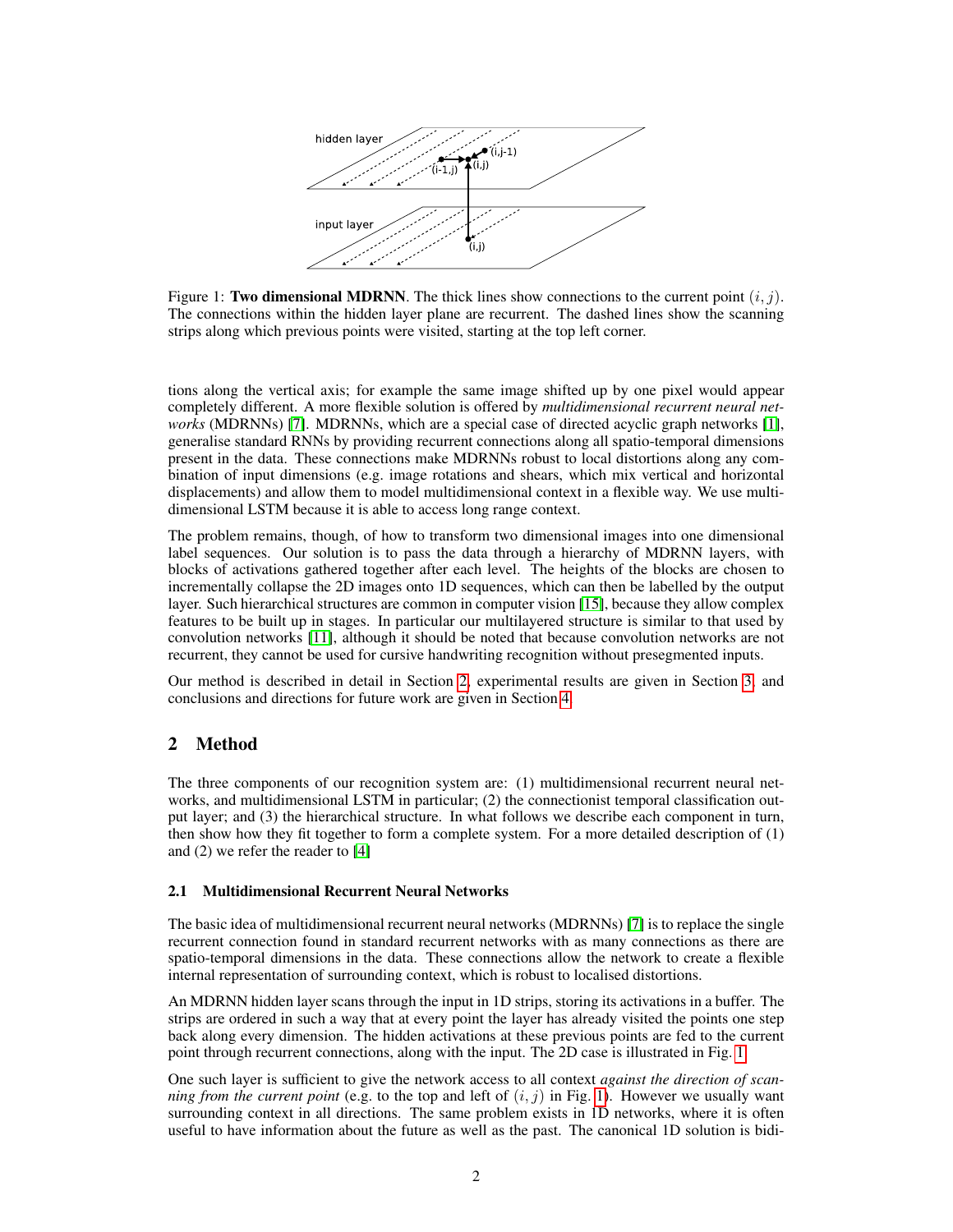rectional recurrent networks [\[16\]](#page-7-13), where two separate hidden layers scan through the input forwards and backwards. The generalisation of bidirectional networks to n dimensions requires  $2^n$  hidden layers, starting in every corner of the  $n$  dimensional hypercube and scanning in opposite directions. For example, a 2D network has four layers, one starting in the top left and scanning down and right, one starting in the bottom left and scanning up and right, etc. All the hidden layers are connected to a single output layer, which therefore receives information about all surrounding context.

The error gradient of an MDRNN can be calculated with an n-dimensional extension of backpropagation through time. As in the 1D case, the data is processed in the reverse order of the forward pass, with each hidden layer receiving both the output derivatives and its own n 'future' derivatives at every timestep.

Let  $a_j^{\mathbf{p}}$  and  $b_j^{\mathbf{p}}$  be respectively the input and activation of unit j at point  $\mathbf{p} = (p_1, \ldots, p_n)$  in an ndimensional input sequence x with dimensions  $(D_1, \ldots, D_n)$ . Let  $\mathbf{p}_d^- = (p_1, \ldots, p_d - 1, \ldots, p_n)$ and  $\mathbf{p}_d^+ = (p_1, \dots, p_d + 1, \dots, p_n)$ . Let  $w_{ij}$  and  $w_{ij}^d$  be respectively the weight of the feedforward connection from unit i to unit j and the recurrent connection from i to j along dimension d. Let  $\theta_h$ be the activation function of hidden unit  $h$ , and for some unit j and some differentiable objective function O let  $\delta_j^{\mathbf{p}} = \frac{\partial O}{\partial a_j^{\mathbf{p}}}$ . Then the forward and backward equations for an n-dimensional MDRNN with  $I$  input units,  $K$  output units, and  $H$  hidden summation units are as follows:

#### Forward Pass

Backward Pass

$$
a_h^{\mathbf{p}} = \sum_{i=1}^{I} x_i^{\mathbf{p}} w_{ih} + \sum_{\substack{d=1 \; \text{is} \; h'=1}}^{n} \sum_{h'=1}^{H} b_{h'}^{\mathbf{p}_d^-} w_{h'h}^d
$$
\n
$$
\delta_h^{\mathbf{p}} = \theta_h'(a_h^{\mathbf{p}}) \left( \sum_{k=1}^{K} \delta_k^{\mathbf{p}} w_{hk} + \sum_{\substack{d=1 \; \text{is} \; h'=1}}^{n} \sum_{h'=1}^{H} \delta_{h'}^{\mathbf{p}_d^+} w_{hh'}^d \right)
$$

#### 2.1.1 Multidimensional LSTM

Long Short-Term Memory (LSTM) [\[8,](#page-7-5) [3\]](#page-7-6) is an RNN architecture designed for data with long range interdependencies. An LSTM layer consists of recurrently connected 'memory cells'. The activation of each cell is controlled by three multiplicative gate units: the input gate, forget gate and output gate. The gates allows the cells to store and retrieve information over long periods of time, giving them access to long range context.

The standard formulation of LSTM is explicitly one dimensional, since each cell contains a single self connection, whose activation is controlled by a single forget gate. However we can extend this to n dimensions by using instead n self connections (one for each of the cell's previous states along every dimension) with  $n$  forget gates.

In what follows we give the forward and backward equations for an MDLSTM memory cell in a hidden layer of H cells, connected to I input units and K output units. The subscripts c,  $\iota$ ,  $\phi$  and  $\omega$ refer to the cell, input gate, forget gate and output gate respectively.  $b_h^{\mathbf{p}}$  is the output of cell h in the hidden layer at point **p** in the input sequence, and  $s_c^{\mathbf{p}}$  is the *state* of cell c at **p**.  $\bar{f}_1$  is the activation function of the gates, and  $f_2$  and  $f_3$  are respectively the cell input and output activation functions. The suffix  $\phi$ , d denotes the forget gate corresponding to recurrent connection d. The input gate  $\iota$ is connected to previous cell c along all dimensions with the same weight  $(w_{c_l})$  whereas the forget gates are connected to cell c with a separate weight  $w_{c(\phi,d)}$  for each dimension d.

#### Forward Pass

$$
\underline{\text{Input Gate:}} \quad b_t^{\mathbf{p}} = f_1 \left( \sum_{i=1}^I x_i^{\mathbf{p}} w_{i\iota} + \sum_{\substack{d=1:\\p_d>0}}^n \left( w_{c\iota} s_c^{\mathbf{p}_d^-} + \sum_{h=1}^H b_h^{\mathbf{p}_d^-} w_{h\iota}^d \right) \right)
$$
\n
$$
\underline{\text{forget Gate:}} \quad b_{\phi,d}^{\mathbf{p}} = f_1 \left( \sum_{i=1}^I x_i^{\mathbf{p}} w_{i(\phi,d)} + \sum_{\substack{d'=1:\\p_{d'}>0}}^n \sum_{h=1}^H b_h^{\mathbf{p}_d^-} w_{h(\phi,d)}^{d'} + \begin{cases} w_{c(\phi,d)} s_c^{\mathbf{p}_d^-} \text{ if } p_d > 0\\ 0 \text{ otherwise} \end{cases} \right)
$$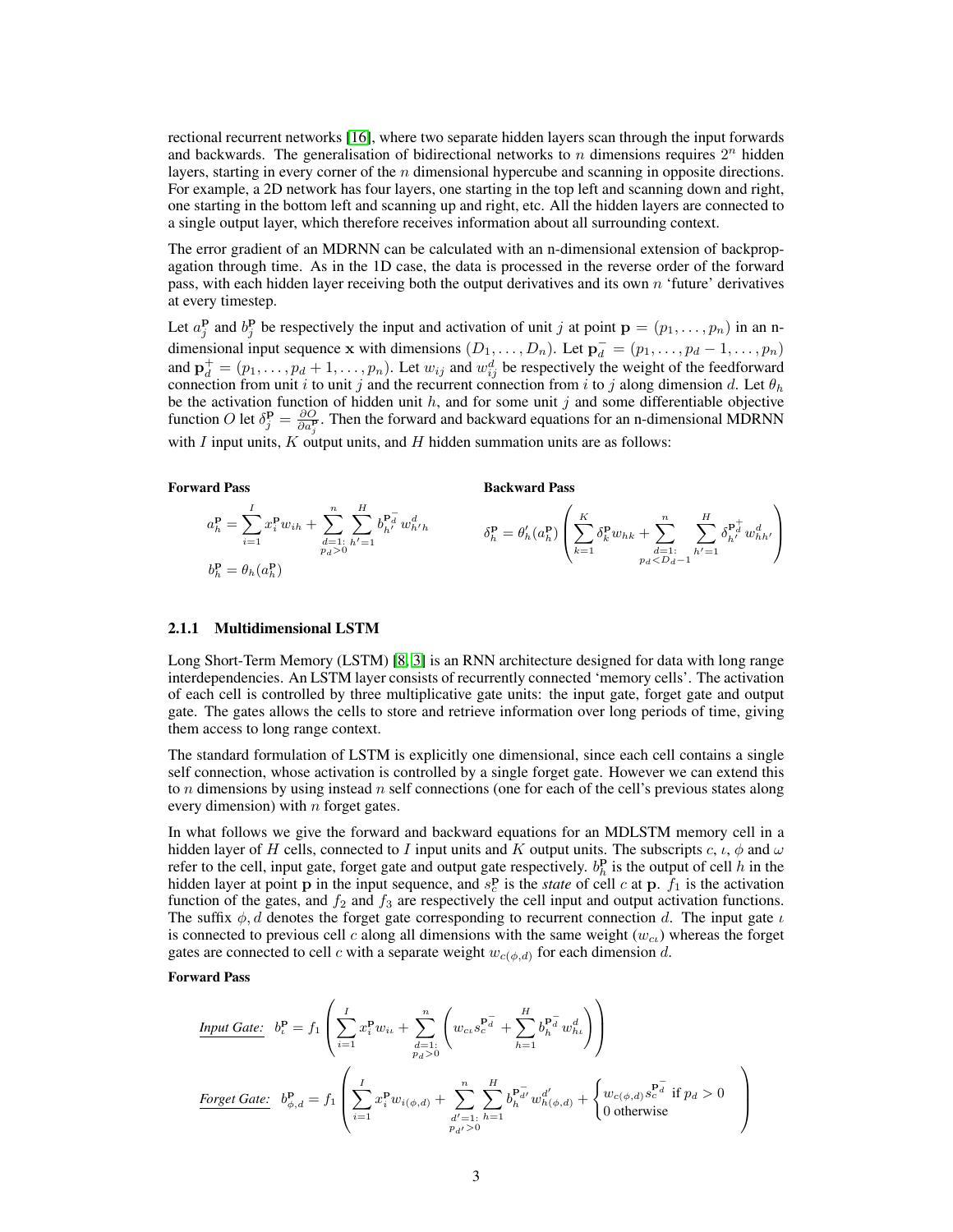$$
\underline{Cell:} \quad a_c^{\mathbf{p}} = \sum_{i=1}^{I} x_i^{\mathbf{p}} w_{ic} + \sum_{\substack{d=1 \text{ : } h=1}}^{n} \sum_{h=1}^{H} b_h^{\mathbf{p}_d^-} w_{hc}^d \qquad \underline{\text{State:}} \quad s_c^{\mathbf{p}} = b_c^{\mathbf{p}} f_2(a_c^{\mathbf{p}}) + \sum_{\substack{d=1 \text{ : } h=1}}^{n} s_c^{\mathbf{p}_d^-} b_{\phi,d}^{\mathbf{p}} \n\underline{\text{Output Gate:}} \quad b_{\omega}^{\mathbf{p}} = f_1 \left( \sum_{i=1}^{I} x_i^{\mathbf{p}} w_{i\omega} + \sum_{\substack{d=1 \text{ : } h=1}}^{n} \sum_{h=1}^{H} b_h^{\mathbf{p}_d^-} w_{h\omega}^d + w_{c\omega} s_c^{\mathbf{p}} \right) \n\underline{\text{Cell Output:}} \quad b_c^{\mathbf{p}} = b_{\omega}^{\mathbf{p}} f_3(s_c^{\mathbf{p}})
$$

Backward Pass

Cell Output: 
$$
\epsilon_c^{\mathbf{p}} \stackrel{\text{def}}{=} \frac{\partial O}{\partial b_c^{\mathbf{p}}} = \sum_{k=1}^K \delta_k^{\mathbf{p}} w_{ck} + \sum_{\substack{d=1 \text{:\n } \\ p_d < D_d - 1}}^n \sum_{h=1}^H \delta_h^{\mathbf{p}_d^+} w_{ch}^d
$$
\n
$$
\underbrace{Output \text{ Gate:}}_{\mathbf{p}_d^{\mathbf{p}}} \delta_{c}^{\mathbf{p}} = f'_1(a_c^{\mathbf{p}}) \epsilon_c^{\mathbf{p}} f_3(s_c^{\mathbf{p}})
$$
\n
$$
\underbrace{State:}_{\mathbf{p}_d^{\mathbf{p}}} \epsilon_s^{\mathbf{p}} \stackrel{\text{def}}{=} \frac{\partial O}{\partial s_c^{\mathbf{p}}} = b_c^{\mathbf{p}} f'_3(s_c^{\mathbf{p}}) \epsilon_c^{\mathbf{p}} + \delta_c^{\mathbf{p}} w_{cw} + \sum_{\substack{d=1 \text{:\n } \\ q_d < D_d - 1}}^n \left( \epsilon_s^{\mathbf{p}_d^+} b_{\phi,d}^{\mathbf{p}_d^+} + \delta_t^{\mathbf{p}_d^+} w_{cc} + \delta_{\phi,d}^{\mathbf{p}_d^+} w_{c(\phi,d)} \right)
$$
\n
$$
\underbrace{Cell:}_{\mathbf{p}_d^{\mathbf{p}}} \delta_c^{\mathbf{p}} = b_c^{\mathbf{p}} f'_2(a_c^{\mathbf{p}}) \epsilon_c^{\mathbf{p}} \qquad \underbrace{Forget \text{ Gate:}}_{\phi,d} \delta_{\phi,d}^{\mathbf{p}} = \begin{cases} f'_1(a_{\phi,d}^{\mathbf{p}}) s_c^{\mathbf{p}_d^+} \epsilon_s^{\mathbf{p}} \text{ if } p_d > 0\\ 0 \text{ otherwise} \end{cases}
$$
\n
$$
\underbrace{Input \text{ Gate:}}_{\phi_c^{\mathbf{p}}} \delta_c^{\mathbf{p}} = f'_1(a_c^{\mathbf{p}}) f_2(a_c^{\mathbf{p}}) \epsilon_c^{\mathbf{p}} \qquad \text{for } \phi_c^{\mathbf{p}} = \begin{cases} f'_1(a_{\phi,d}^{\mathbf{p}}) s_c^{\mathbf{p}_d^+} \epsilon_s^{\mathbf{p}} \text{ if }
$$

#### 2.2 Connectionist Temporal Classification

Connectionist temporal classification (CTC) [\[5\]](#page-7-0) is an output layer designed for sequence labelling with RNNs. Unlike other neural network output layers it does not require pre-segmented training data, or postprocessing to transform its outputs into transcriptions. Instead, it trains the network to directly estimate the conditional probabilities of the possible labellings given the input sequences.

A CTC output layer contains one more unit than there are elements in the alphabet L of labels for the task. The output activations are normalised with the softmax activation function [\[2\]](#page-7-14). At each timestep, the first  $|L|$  outputs are estimate the probabilities of observing the corresponding labels, and the extra output estimates the probability of observing a 'blank', or no label. The combined output sequence estimates the joint probability of all possible alignments of the input sequence with labels and blanks. The probability of a particular labelling can then be estimated by summing over the probabilities of all the alignments that correspond to it.

More precisely, for a length  $T$  input sequence  $x$ , the CTC outputs define a probability distribution over the set  $L^{T}$  of length T sequences over the alphabet  $L' = L \cup \{blank\}$ . To distinguish them from labellings, we refer to the elements of  $L^{T}$  as *paths*. Since the probabilities of the labels at each timestep are conditionally independent given x, the conditional probability of a path  $\pi \in L^{T}$ is given by  $p(\pi|\mathbf{x}) = \prod_{t=1}^T y_{\pi_t}^t$ , where  $y_k^t$  is the activation of output unit k at time t.

Paths are mapped onto labellings  $l \in L^{\leq T}$  by an operator B that removes first the repeated labels, then the blanks. For example, both  $\mathcal{B}(a, -, a, b, -)$  and  $\mathcal{B}(-, a, a, -, -, a, b, b)$  yield the labelling  $(a, a, b)$ . Since the paths are mutually exclusive, the conditional probability of some labelling  $l \in \mathbb{Z}$ .  $\mathbf{L}^{\leq T}$  is the sum of the probabilities of all paths corresponding to it:  $p(\mathbf{l}|\mathbf{x}) = \sum_{\pi \in \mathcal{B}^{-1}(\mathbf{l})} p(\pi|\mathbf{x})$ . Although a naive calculation of this sum is unfeasible, it can be efficiently evaluated with a dynamic programming algorithm, similar to the forward-backward algorithm for HMMs.

To allow for blanks in the output paths, for each labelling  $l \in L^{\leq T}$  consider a modified labelling  $\mathbf{l}' \in \mathbf{L}'^{\leq T}$ , with blanks added to the beginning and the end and inserted between every pair of labels.<br>The length of  $\mathbf{l}'$  is therefore  $|\mathbf{l}'| = 2|\mathbf{l}| + 1$ .

For a labelling l, define the *forward variable*  $\alpha_t(s)$  as the summed probability of all path beginnings reaching index s of l' at time t, and the *backward variables*  $\beta_t(s)$  as the summed probability of all path endings that would complete the labelling  $l$  if the path beginning had reached s at time  $t$ . Both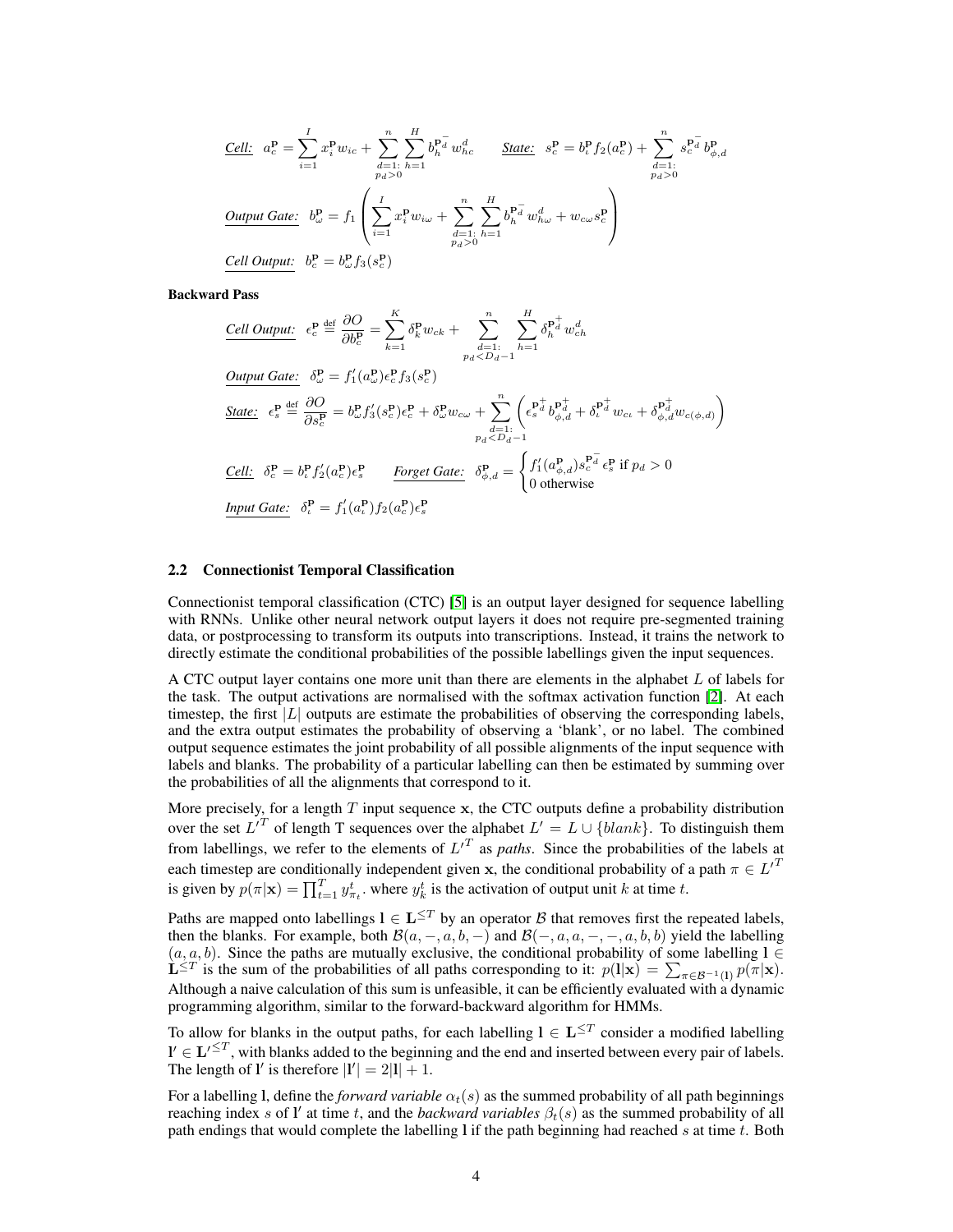the forward and backward variables are calculated recursively [\[5\]](#page-7-0). The label sequence probability is given by the sum of the products of the forward and backward variables at any timestep, i.e.  $p(1|\mathbf{x}) = \sum_{s=1}^{|1'|} \alpha_t(s) \beta_t(s).$ 

The objective function  $O$  for CTC is the negative log probability of the network correctly labelling the entire training set. Let  $S$  be a training set, consisting of pairs of input and target sequences  $(\mathbf{x}, \mathbf{z})$ , where  $|\mathbf{z}| \le |\mathbf{x}|$ . Then  $O = -\sum_{(\mathbf{x}, \mathbf{z}) \in S} \ln p(\mathbf{z}|\mathbf{x})$ . The network can be trained with gradient descent by first differentiating  $O$  with respect to the outputs, then using backpropagation through time to find the derivatives with respect to the weights.

Note that the same label (or blank) may be repeated several times for a single labelling  $l$ . We define the set of positions where label k occurs as  $lab(1, k) = \{s : l'_s = k\}$ , which may be empty. Setting  $l = z$  and differentiating O with respect to the network outputs, we obtain:

$$
-\frac{\partial \ln p(\mathbf{z}|\mathbf{x})}{\partial a_k^t} = y_k^t - \frac{1}{p(\mathbf{z}|\mathbf{x})} \sum_{s \in lab(\mathbf{z},k)} \alpha_t(s)\beta_t(s),
$$

where  $a_k^t$  and  $y_k^t$  are respectively the input and output of CTC unit k at time t.

Once the network is trained, we can label some unknown input sequence x by choosing the labelling l<sup>\*</sup> with the highest conditional probability, i.e. l<sup>\*</sup> = arg max<sub>l</sub>  $p(1|x)$ . In cases where a dictionary is used, the labelling can be constrained to yield only sequences of complete words by using the CTC token passing algorithm [\[6\]](#page-7-4). For the experiments in this paper, the labellings were further constrained to give single word sequences only, and the ten most probable words were recorded.

#### <span id="page-4-0"></span>2.3 Network Hierarchy

Many computer vision systems use a hierarchical approach to feature extraction, with the features at each level used as input to the next level [\[15\]](#page-7-9). This allows complex visual properties to be built up in stages. Typically, such systems use subsampling, with the feature resolution decreased at each stage. They also generally have more features at the higher levels. The basic idea is to progress from a small number of simple local features to a large number of complex global features.

We created a hierarchical structure by repeatedly composing MDLSTM layers with feedforward layers. The basic procedure is as follows: (1) the image is divided into small pixel blocks, each of which is presented as a single input to the first set of MDLSTM layers (e.g. a 4x3 block is reduced to a length 12 vector). If the image does not divide exactly into blocks, it is padded with zeros. (2) the four MDLSTM layers scan through the pixel blocks in all directions. (3) the activations of the MDLSTM layers are collected into blocks. (4) these blocks are given as input to a feedforward layer. Note that all the layers have a 2D array of activations: e.g. a 10 unit feedforward layer with input from a 5x5 array of MDLSTM blocks has a total of 250 activations.

The above process is repeated as many times as required, with the activations of the feedforward layer taking the place of the original image. The purpose of the blocks is twofold: to collect local contextual information, and to reduce the area of the activation arrays. In particular, we want to reduce the vertical dimension, since the CTC output layer requires a 1D sequence as input. Note that the blocks themselves do not reduce the overall amount of data; that is done by the layers that process them, which are therefore analogous to the subsampling steps in other approaches (although with trainable weights rather than a fixed subsampling function).

For most tasks we find that a hierarchy of three MDLSTM/feedforward stages gives the best results. We use the standard 'inverted pyramid' structure, with small layers at the bottom and large layers at the top. As well as allowing for more features at higher levels, this leads to efficient networks, since most of the weights are concentrated in the upper layers, which have a smaller input area.

In general we cannot assume that the input images are of fixed size. Therefore it is difficult to choose block heights that ensure that the final activation array will always be one dimensional, as required by CTC. A simple solution is to collapse the final array by summing over all the inputs in each vertical line, i.e. the input at time t to CTC unit k is given by  $a_k^t = \sum_x a_k^{(x,t)}$ , where  $a_k^{(x,y)}$  is the uncollapsed input to unit  $k$  at point  $(x, y)$  in the final array.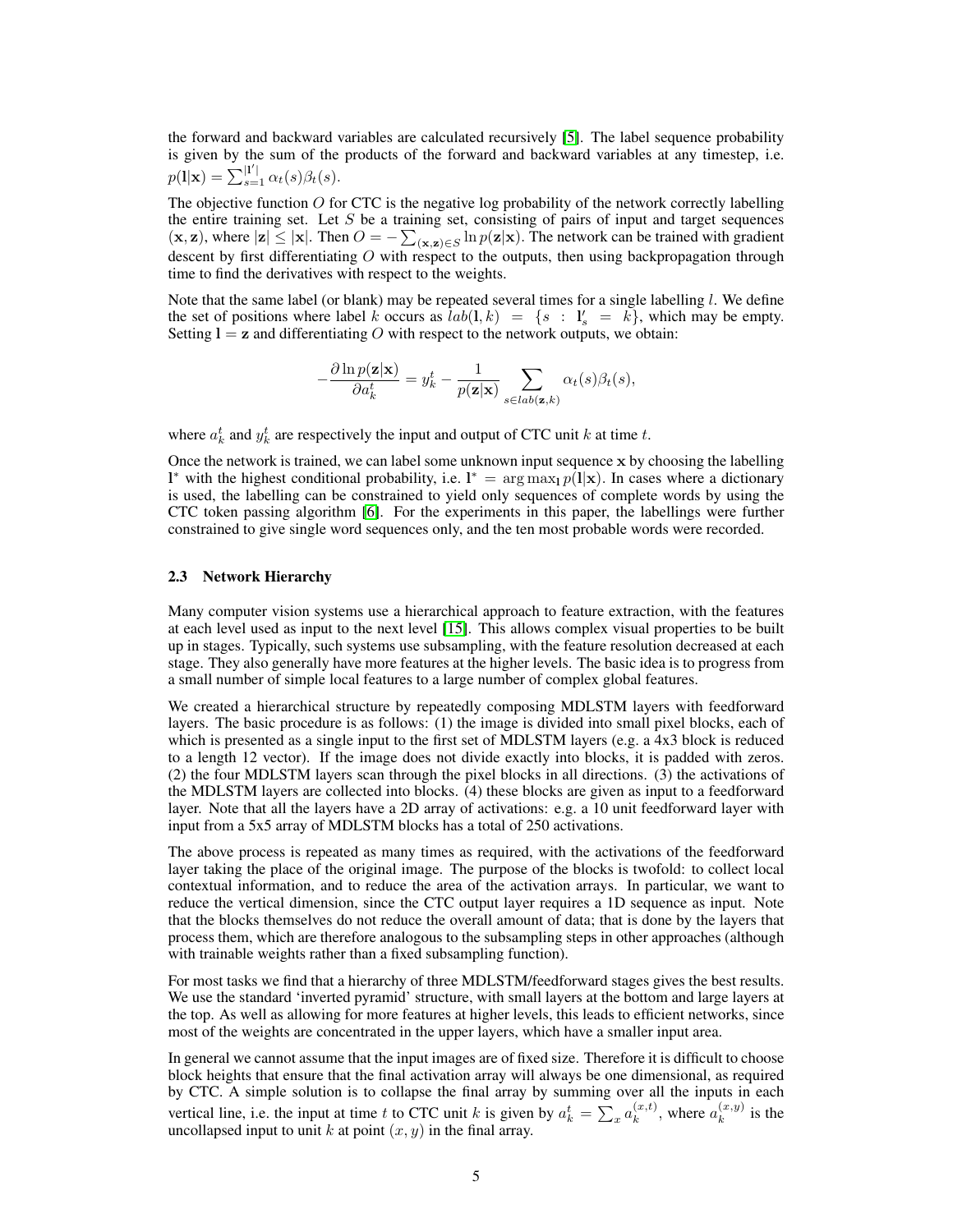

<span id="page-5-1"></span>Figure 2: **The complete recognition system**. First the input image is collected into boxes 3 pixels wide and 4 pixels high which are then scanned by four MDLSTM layers. The activations of the cells in each layer are displayed separately, and the arrows in the corners indicates the scanning direction. Next the MDLSTM activations are gathered into  $4 \times 3$  boxes and fed to a feedforward layer of  $tanh$ summation units. This process is repeated two more times, until the final MDLSTM activations are collapsed to a 1D sequence and transcribed by the CTC layer. In this case all characters are correctly labelled except the second last one, and the correct town name is chosen from the dictionary.

## <span id="page-5-0"></span>3 Experiments

To see how our method compared to the state of the art, we applied it to data from the ICDAR 2007 Arabic handwriting recognition competition [\[12\]](#page-7-16). Although we were too late to enter the competition itself, the organisers kindly agreed to evaluate our system according to the competition criteria. We did not receive the test data at any point, and all evaluations were carried out by them.

The goal of the competition was to identify the postcodes of Tunisian town and village names. The names are presented individually, so this is an isolated word recognition task. However we would like to point out that our system is equally applicable to unconstrained handwriting, and has been successfully applied to complete lines of English text.

## 3.1 Data

The competition was based on the IFN/ENIT database of handwritten Arabic words [\[13\]](#page-7-15). The publically available data consists of 32,492 images of handwritten Tunisian town names, of which we used 30,000 for training, and 2,492 for validation. The images were extracted from artificial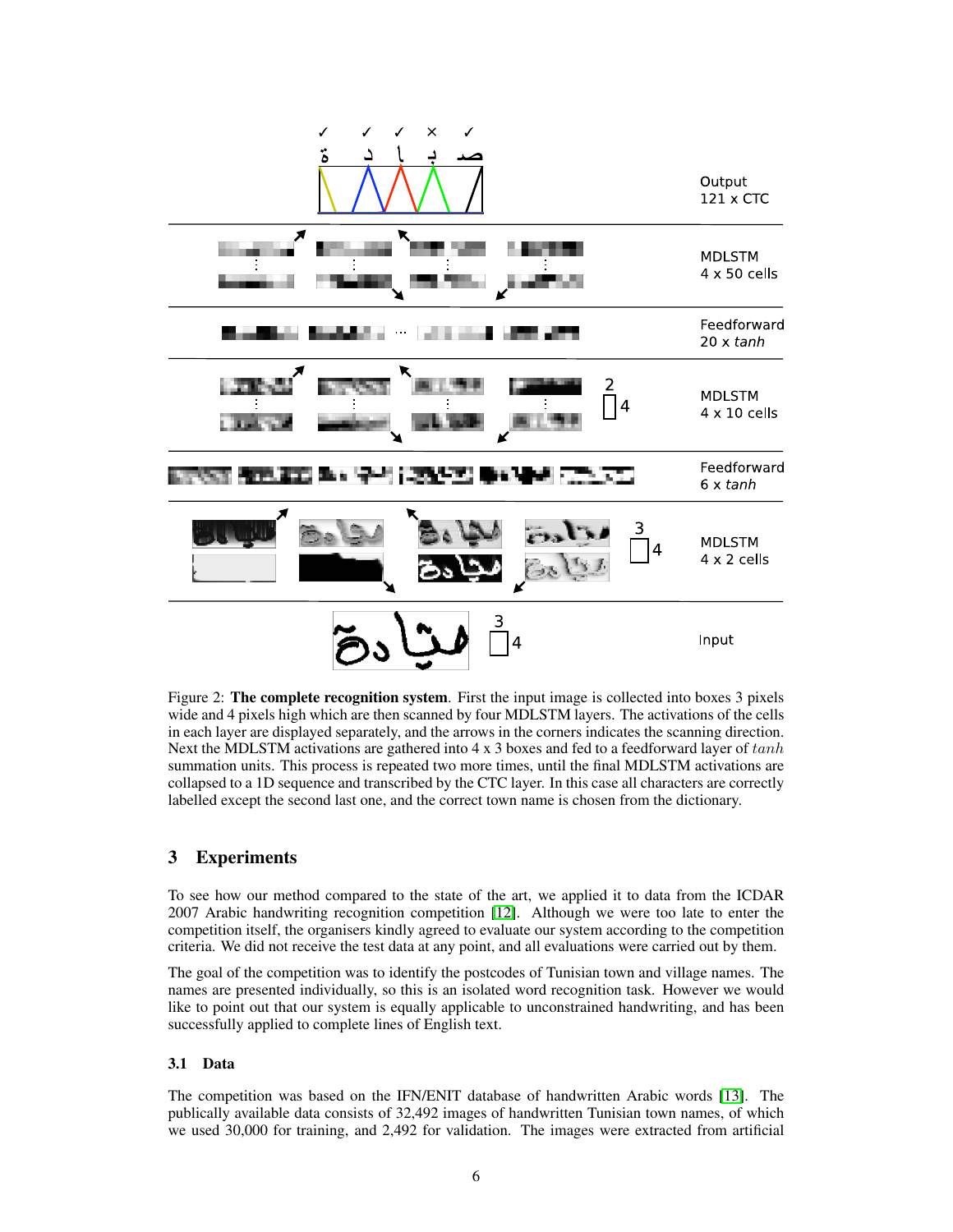<span id="page-6-1"></span>Table 1: Results on the ICDAR 2007 Arabic handwriting recognition contest. All scores are percentages of correctly identified postcodes. The systems are ordered by the 'top 1' results on test set 'f'. The best score in each column is shown in bold.

|                   |       | SET f |        |       | SET S |        |
|-------------------|-------|-------|--------|-------|-------|--------|
| <b>SYSTEM</b>     | top 1 | top 5 | top 10 | top 1 | top 5 | top 10 |
| CACI-3            | 14.28 | 29.88 | 37.91  | 10.68 | 21.74 | 30.20  |
| CACI-2            | 15.79 | 21.34 | 22.33  | 14.24 | 19.39 | 20.53  |
| <b>CEDAR</b>      | 59.01 | 78.76 | 83.70  | 41.32 | 61.98 | 69.87  |
| <b>MITRE</b>      | 61.70 | 81.61 | 85.69  | 49.91 | 70.50 | 76.48  |
| <b>UOB-ENST-1</b> | 79.10 | 87.69 | 90.21  | 64.97 | 78.39 | 82.20  |
| <b>PARIS V</b>    | 80.18 | 91.09 | 92.98  | 64.38 | 78.12 | 82.13  |
| <b>ICRA</b>       | 81.47 | 90.07 | 92.15  | 72.22 | 82.84 | 86.27  |
| <b>UOB-ENST-2</b> | 81.65 | 90.81 | 92.35  | 69.61 | 83.79 | 85.89  |
| <b>UOB-ENST-4</b> | 81.81 | 88.71 | 90.40  | 70.57 | 79.85 | 83.34  |
| <b>UOB-ENST-3</b> | 81.93 | 91.20 | 92.76  | 69.93 | 84.11 | 87.03  |
| SIEMENS-1         | 82.77 | 92.37 | 93.92  | 68.09 | 81.70 | 85.19  |
| <b>MIE</b>        | 83.34 | 91.67 | 93.48  | 68.40 | 80.93 | 83.73  |
| SIEMENS-2         | 87.22 | 94.05 | 95.42  | 73.94 | 85.44 | 88.18  |
| Ours              | 91.43 | 96.12 | 96.75  | 78.83 | 88.00 | 91.05  |

forms filled in by over 400 Tunisian people. The forms were designed to simulate writing on a letter, and contained no lines or boxes to constrain the writing style.

Each image was supplied with a ground truth transcription for the individual characters<sup>1</sup>. There were 120 distinct characters in total. A list of 937 town names and postcodes was provided. Many of the town names had transcription variants, giving a total of 1,518 entries in the complete dictionary.

The test data (which is not published) is divided into sets 'f' and 's'. The main competition results were based on set 'f'. Set 's' contains data collected in the United Arab Emirates using the same forms; its purpose was to test the robustness of the recognisers to regional writing variations. The systems were allowed to choose up to 10 postcodes for each image, in order of preference. The test set performance using the top 1, top 5, and top 10 answers was recorded by the organisers.

#### 3.2 Network Parameters

The structure shown in Figure [2](#page-5-1) was used, with each layer fully connected to the next layer in the hierarchy, all MDLSTM layers connected to themselves, and all units connected to a bias weight. There were 159,369 weights in total. This may sound like a lot, but as mentioned in Section [2.3,](#page-4-0) the 'inverted pyramid' structure greatly reduces the actual number of weight operations. In effect the higher up networks (where the vast majority of the weights are concentrated) are processing much smaller images than those lower down. The squashing function for the gates was the logistic sigmoid  $f_1(x) = 1/(1 + e^{-x})$ , while tanh was used for  $f_2$  and  $f_3$ . Each pass through the training set took about an hour on a desktop computer, and the network converged after 85 passes.

The complete system was trained with online gradient descent, using a learning rate of  $10^{-4}$  and a momentum of 0.9. The character error rate was evaluated on the validation set after every pass through the training set, and training was stopped after 50 evaluations with no improvement. The weights giving the lowest error rate on the validation set were passed to the competition organisers for assessment on the test sets.

## 3.3 Results

Table [1](#page-6-1) clearly shows that our system outperformed all entries in the 2007 ICDAR Arabic recognition contest. The other systems, most of which are based on HMMs, are identified by the names of the groups that submitted them (see [\[12\]](#page-7-16) for more information).

<span id="page-6-0"></span><sup>&</sup>lt;sup>1</sup>At first we forgot that Arabic reads right to left and presented the transcriptions backwards. The system performed surprisingly well, with a character error rate of 17.8%, compared to 10.7% for the correct targets.